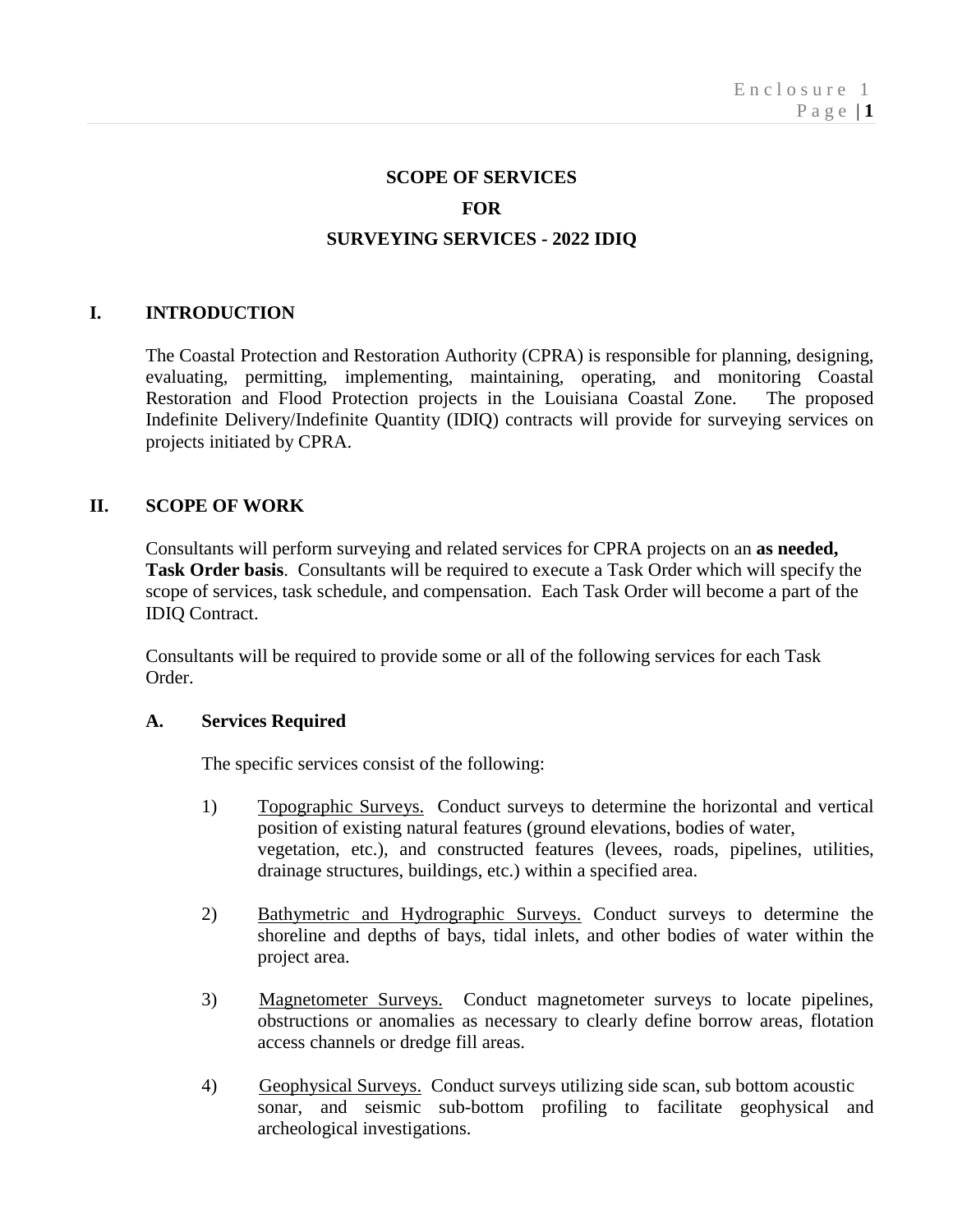- 5) Benchmarks. Establish Secondary benchmarks, both temporary (surface monument) and permanent (deep rod driven to refusal), as described by the latest CPRA GPS guidelines and as required to carry out field survey work.
- 6) Maps, Cross-Sections, and Data Sets. Provide surveying and engineering services to produce plan drawings, topographic and contour maps, cross sectional diagrams, and data sets.
- 7) Property and Right-of-Way Surveys. Conduct surveys suitable for the determination of property lines and corners and the preparation of Legal Descriptions, Property, and Right-of-Way Maps. These surveys will be used to define project boundaries and for the acquisition of property needed for project construction.
- 8) Control Accuracy Standards. Contractors must recognize and follow the recommendations and guidelines established in the latest CPRA GPS Guide for performing GPS Surveys & Establishing GPS derived orthometric heights.

## **B. Personnel and Equipment Requirements**

- 1) General. Provide the survey crews, surveyors, engineers, office staff, and equipment necessary to accomplish the services as tasked by CPRA. Project sites can be located in remote marsh areas or barrier island areas requiring access to boats of different size and capability. Additionally, access to Global Positioning System (GPS) surveying equipment capable of performing static GPS surveying and real time kinematic GPS surveying, along with personnel trained in its use, are required. Typical requirements will include requesting site access from land owners prior to work being performed.
- 2) Land Surveyor Requirements. Surveying work accomplished under this Scope of Services will be performed in accordance with the laws and rules of the Louisiana State Board of Registration for Professional Engineers and Land Surveyors.
- 3) Equipment. Provide the surveying instruments, vehicles, boats and other equipment best suited to accomplish the services required by CPRA.

# **C. Typical Deliverables**

1) Plans shall be 11" x 17" size drawings bearing the seal of the responsible Professional Engineer or Professional Land Surveyor and may include:

<Topographic and contour maps

<Cross-sections

<Plan views (Overlay on aerial or satellite photography and the Lambert Conformal Conic Projection, Louisiana State Plane Coordinate System South Zone, NAD83 may be required.)

<Property and Right-of-Way Maps